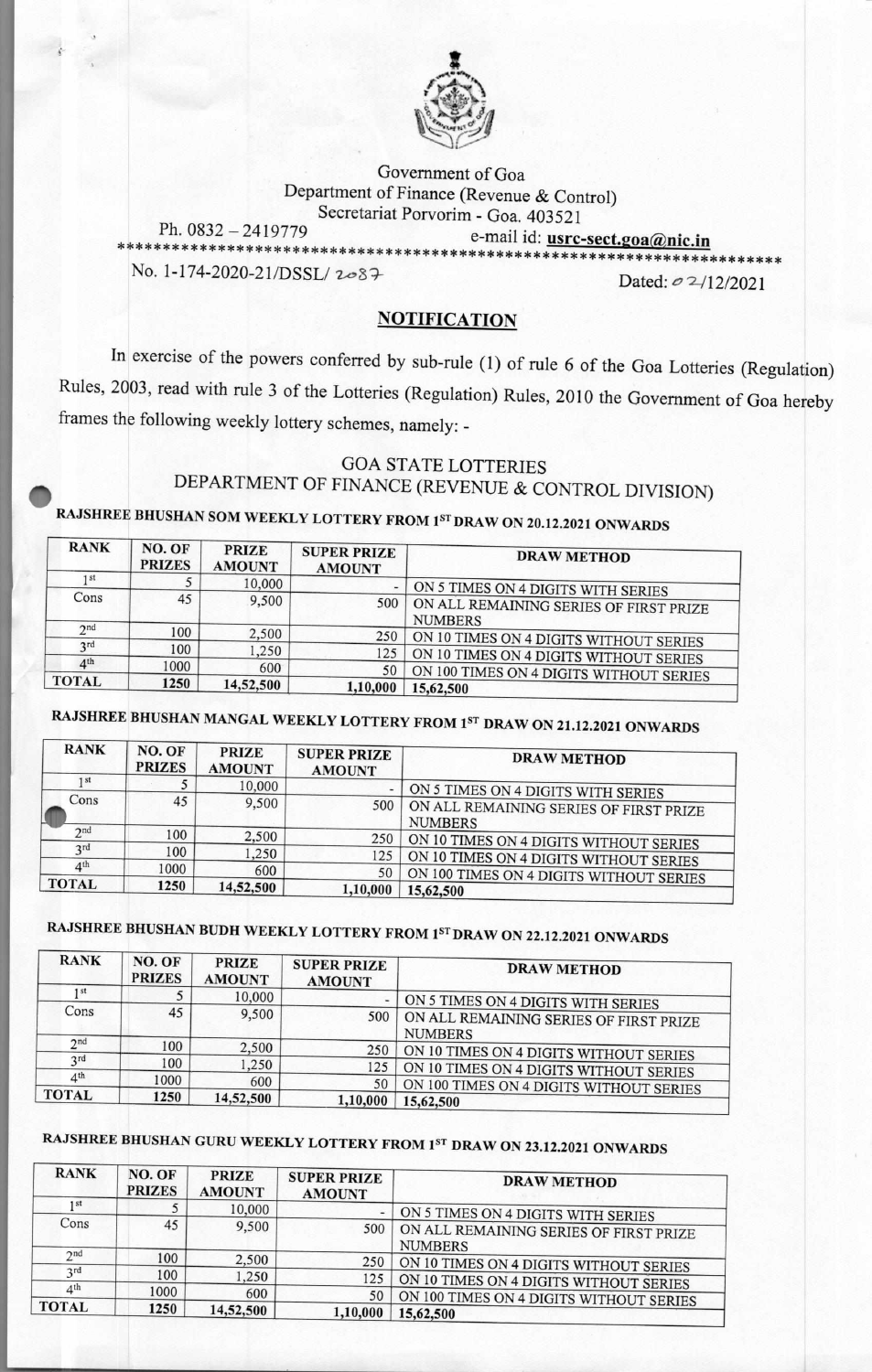#### **RAJSHREE BHUSHAN SHUKRA WEEKLY LOTTERY FROM 1sT DRAW ON 24.12.2021 ONWARDS**

| <b>RANK</b>     | NO. OF<br><b>PRIZES</b> | <b>PRIZE</b><br><b>AMOUNT</b> | <b>SUPER PRIZE</b><br><b>AMOUNT</b> | <b>DRAW METHOD</b>                                       |
|-----------------|-------------------------|-------------------------------|-------------------------------------|----------------------------------------------------------|
| 1 <sup>st</sup> |                         | 10,000                        | -                                   | ON 5 TIMES ON 4 DIGITS WITH SERIES                       |
| Cons            | 45                      | 9.500                         | 500                                 | ON ALL REMAINING SERIES OF FIRST PRIZE<br><b>NUMBERS</b> |
| 2 <sub>nd</sub> | 100                     | 2,500                         | 250                                 | ON 10 TIMES ON 4 DIGITS WITHOUT SERIES                   |
| 2rd             | 100                     | ,250                          | 125                                 | ON 10 TIMES ON 4 DIGITS WITHOUT SERIES                   |
| 4 <sup>th</sup> | 1000                    | 600                           | 50                                  | ON 100 TIMES ON 4 DIGITS WITHOUT SERIES                  |
| <b>TOTAL</b>    | 1250                    | 14,52,500                     | 1,10,000                            | 15,62,500                                                |

### **RAJSHREE BHUSHAN SHANI WEEKLY LOTTERY FROM 1sT DRAW ON 25.12.2021 ONWARDS**

| <b>RANK</b>     | NO. OF<br><b>PRIZES</b> | <b>PRIZE</b><br><b>AMOUNT</b> | <b>SUPER PRIZE</b><br><b>AMOUNT</b> | <b>DRAW METHOD</b>                                       |
|-----------------|-------------------------|-------------------------------|-------------------------------------|----------------------------------------------------------|
| 1 <sub>st</sub> |                         | 10,000                        |                                     | ON 5 TIMES ON 4 DIGITS WITH SERIES                       |
| Cons            | 45                      | 9,500                         | 500                                 | ON ALL REMAINING SERIES OF FIRST PRIZE<br><b>NUMBERS</b> |
| 2nd             | 100                     | 2,500                         | 250                                 | ON 10 TIMES ON 4 DIGITS WITHOUT SERIES                   |
| 2rd             | 100                     | ,250                          | 125                                 | ON 10 TIMES ON 4 DIGITS WITHOUT SERIES                   |
| 4 <sup>th</sup> | 1000                    | 600                           | 50                                  | ON 100 TIMES ON 4 DIGITS WITHOUT SERIES                  |
| <b>TOTAL</b>    | 1250                    | 14,52,500                     | 1,10,000                            | 15,62,500                                                |

#### **RAJSHREE BHUSHAN RAVI WEEKLY LOTTERY FROM 1ST DRAW ON 26.12.2021 ONWARDS**

| <b>RANK</b>     | NO. OF<br><b>PRIZES</b> | <b>PRIZE</b><br><b>AMOUNT</b> | <b>SUPER PRIZE</b><br><b>AMOUNT</b> | <b>DRAW METHOD</b>                                       |
|-----------------|-------------------------|-------------------------------|-------------------------------------|----------------------------------------------------------|
| 1 <sup>st</sup> |                         | 10,000                        |                                     | ON 5 TIMES ON 4 DIGITS WITH SERIES                       |
| Cons            | 45                      | 9,500                         | 500                                 | ON ALL REMAINING SERIES OF FIRST PRIZE<br><b>NUMBERS</b> |
| 2nd             | 100                     | 2,500                         | 250                                 | ON 10 TIMES ON 4 DIGITS WITHOUT SERIES                   |
| 3 <sup>rd</sup> | 100                     | 1,250                         | 125                                 | ON 10 TIMES ON 4 DIGITS WITHOUT SERIES                   |
| 4 <sup>th</sup> | 1000                    | 600                           | 50                                  | ON 100 TIMES ON 4 DIGITS WITHOUT SERIES                  |
| <b>TOTAL</b>    | 1250                    | 14,52,500                     | 1,10,000                            | 15,62,500                                                |

(a) The name of the lottery or lottery scheme  $\therefore$  As mentioned above (b) Price of the lottery ticket  $\therefore$  Rs.30/-

(b) Price of the lottery ticket

(c) Total number of tickets printed in case of paper lottery :

: Numbering: ABCDEGHJKL / 0000 to 9999<br>: Rs.30,00,000/- (Thirty Lakh)

(d) MRP value of the tickets printed

- 
- (e) Face value (MRP Less GST) : Rs.23,43,750/- (Rupees Twenty Three Lakh Forty

Three Thousand Seven Hundred Fifty)

(f) Name or names of the distributors or selling agents with their addresses and contact information

| Sole Purchaser:        | M/s Summit Online Trade Solutions Pvt. Ltd.<br>G-1, A Wing, Austin Plaza, Altinho, Panaji (Goa) - 403001        |  |
|------------------------|-----------------------------------------------------------------------------------------------------------------|--|
|                        | E-mail: contact@sugaldamani.com                                                                                 |  |
| Area Distributor:      | M/s Serenity Trades Pvt. Ltd., Maharashtra, Goa & Sikkim<br>M/s Summit Online Trade Solutions Pvt. Ltd., Punjab |  |
| <b>Prize Structure</b> | : As mentioned above.                                                                                           |  |

(g) The amount offered as prize money : As mentioned above

| (h) Periodicity of the draw | Weekly Draw, Draw Time: 8.00 PM onwards |
|-----------------------------|-----------------------------------------|
|-----------------------------|-----------------------------------------|

(i) The place where the draw shall be conducted:

Directorate of Small Savings & Lotteries, Serra Building, Altinho, Panaji, Goa

(j) The procedure for drawing the prize winning tickets or prize winners: As mentioned above. Prizes are drawn using a draw machine as stipulated in Lotteries (Regulation) Rules, 2010, The Goa Lotteries (Regulation) Rules, 2003, the Goa Computerized Network Lottery Rules, 2003 and amendments made thereunder.

(k) One ticket can win prizes of one rank only whichever is highest in terms of prize money. Holder of said ticket shall be entitled for all the prizes of selected rank.

(I) The distributor and their sub-distributor / promoter/sub-agents/retailers are authorized to make payment of prizes up to Rs.10,000/- on behalf of Govt. of Goa.